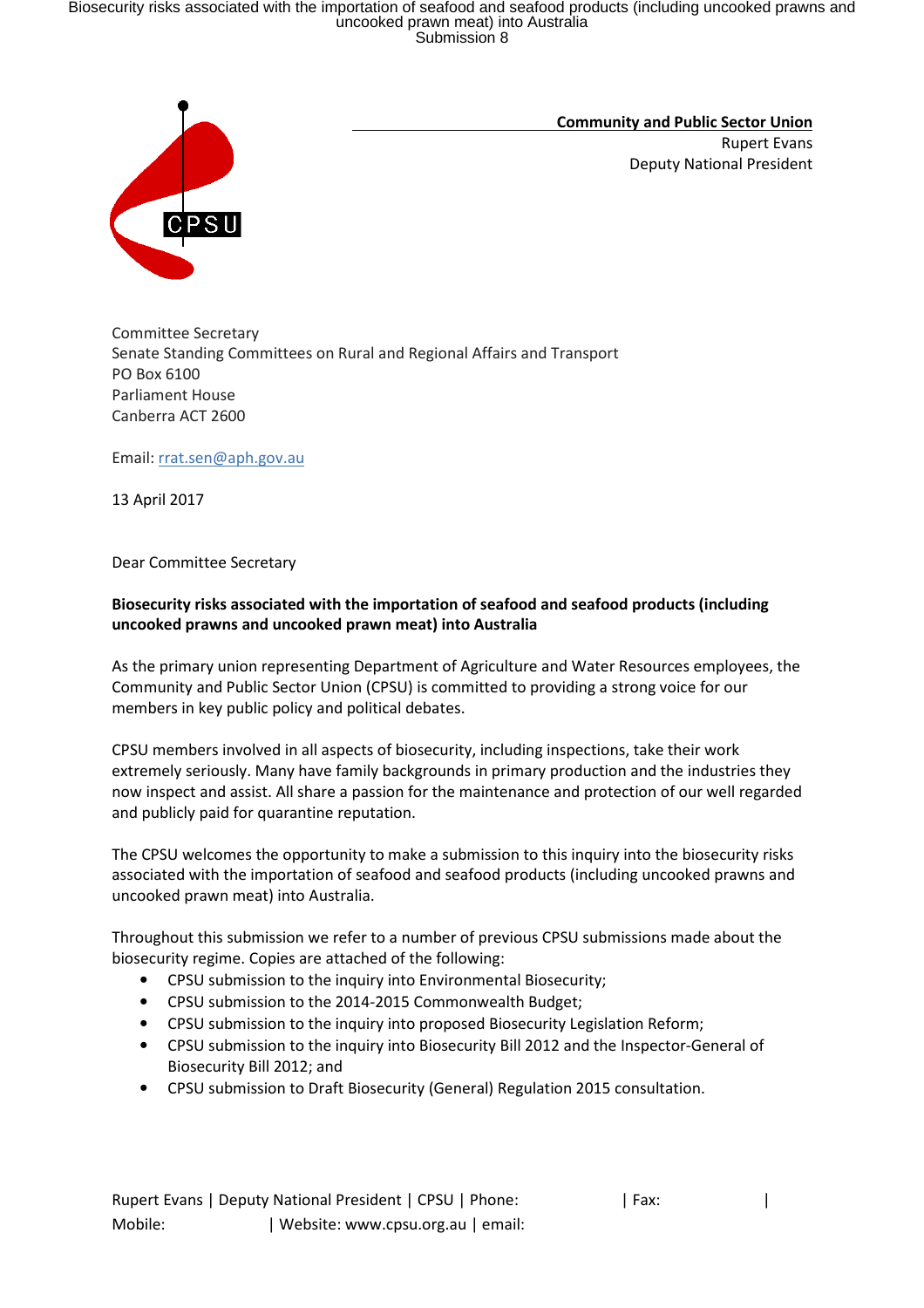The CPSU also made a number of another of other representations on the impact of budgetary pressures and the move to risk-based interventions including through pre-Budget submissions and direct representations to Ministers and the Department. Throughout we have argued that industry self-regulation has inherent risks that need to be carefully balanced by appropriate and ongoing levels of public funding to support a strong framework of government inspection and oversight.

A strong biosecurity framework is essential to maintaining and growing our Australian agriculture export industries. Decisions by Government to cut funding to the Department that result in fewer inspections by Departmental biosecurity officers along with trying to save money via industry selfregulation lead to a weakened biosecurity regime. This will cost considerably more than the additional funding that will ensure Australia has the biosecurity arrangements it needs.

#### **Recommendations**

 $\overline{a}$ 

- 1. The currently increased levels of government inspections needs to be maintained
- 2. All existing approved arrangements granted to industry participants are reviewed
- 3. The increasing reliance on industry self-regulation should be reversed.

### **Management of the emergency response and associated measures implemented to control the outbreak of White Spot Syndrome Virus**

The white spot outbreak threatens a \$400 million industry<sup>1</sup> and damages our global reputation. Until this outbreak, Australia was one of the few countries with a significant prawn-farming industry free from white spot.<sup>2</sup> The CPSU also notes recent media reports suggesting the outbreak is much wider than previously thought.<sup>3</sup> The outbreak highlights the importance of ensuring a well-resourced biosecurity system where decisions are not driven by budgetary pressures.

The CPSU does note that since the outbreak:

- additional training has been provided to staff;
- $\bullet$  new instructions have been issued<sup>4</sup> that include a secure seals intact direction; and
- inspections and double testing of consignments has increased.

The CPSU has been informed that the rejection rate has increased since double testing has occurred. However, there are concerns that these additional measures will be temporary. Members noted that the increased measures that were introduced after equine influenza were slowly decreased after industry complained about the costs associated.

<sup>&</sup>lt;sup>1</sup> Hedley Thomas (2017, 9 February). Devastating prawn virus outbreak reveals biosecurity 'failure'. The Australian. Retrieved from http://www.theaustralian.com.au/news/health-science/devastating-prawn-virus-outbreak-reveals-biosecurity-failures/news-

<sup>&</sup>lt;u>story/72916888e9ea7d570d6facf7b7ad6143</u><br><sup>2</sup> Hedley Thomas (2017, 9 February). Devastating prawn virus outbreak reveals biosecurity 'failure'. The Australian. Retrieved from http://www.theaustralian.com.au/news/health-science/devastating-prawn-virus-outbreak-reveals-biosecurity-failures/newsstory/72916888e9ea7d570d6facf7b7ad6143

<sup>&</sup>lt;sup>3</sup> Jaydan Duck (2017, 16 March). White spot disease "more widespread than previously thought" in SE Qld. MyGC.com.au. Retrieved from http://www.mygc.com.au/white-spot-disease-widespread-previously-thought-se-qld/

<sup>&</sup>lt;sup>4</sup> Rural and Regional Affairs and Transport Legislation Committee (2017, 28 February). Senate Estimates - Agriculture and Water Resources Portfolio: Department of Agriculture and Water Resources. Retrieved from

http://parlinfo.aph.gov.au/parlInfo/search/display/display.w3p;query=Id%3A%22committees%2Festimate%2Fd361919c-f8bb-4b70-a648- 2e034c1d4d98%2F0008%22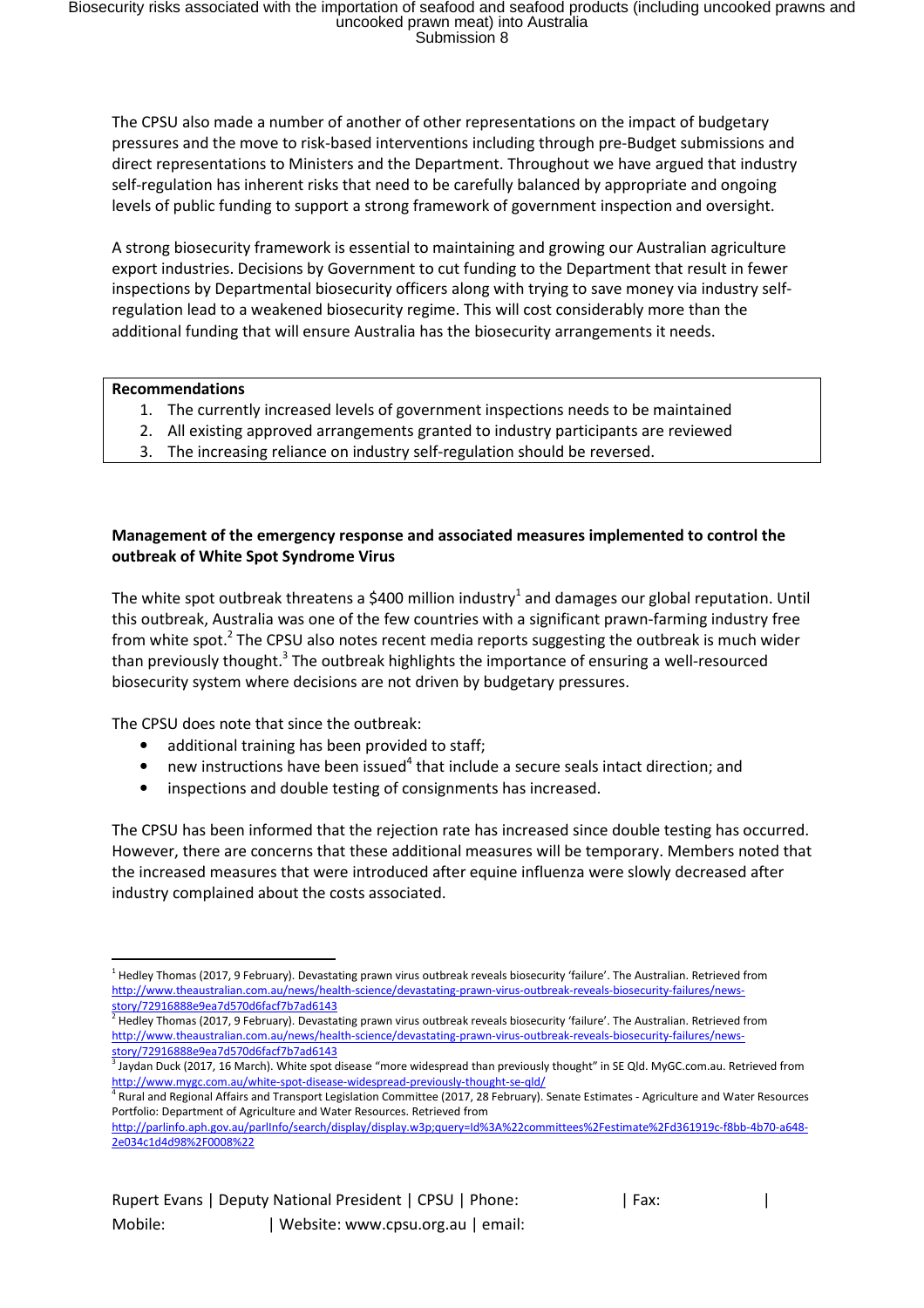## **The effectiveness of biosecurity controls imposed on the importation of seafood and seafood products, including, but not limited to, uncooked prawns and prawn meat into Australia, including the import risk analysis process concluded in 2009 that led to these conditions being established**

The CPSU has previously raised concerns that allowing what are referred to as "approved arrangements" for industry participants may have adverse impacts on quarantine outcomes and undermine the effectiveness of biosecurity controls.<sup>5</sup> Approved arrangements are voluntary arrangements entered into by industry participants with the Department of Agriculture and Water Resources that allow operators to manage biosecurity risks and/or perform the documentary assessment of goods in accordance with departmental requirements, using their own premises, facilities, equipment and people, and without constant supervision by the department but with occasional compliance monitoring or auditing.<sup>6</sup>

The CPSU notes that white spot is believed to have entered Australia in infected raw prawns brought into the country by importers, reinforcing our previous warnings about the risks of self-regulation by industry participants.<sup>7</sup>

Indeed, as we have raised before, the persons or industry doing the importing and subsequent self regulation may be completely unrelated to the persons or industry involved in the primary production or whose livelihood is at risk if there is an outbreak. Balancing the needs of consumers, industry, primary production and importers should be the objective of an adequately resourced Department of Agriculture and Water Resources. This is plainly not achieved, with devastating cost, through self regulation and under resourced Government Biosecurity functions.

The CPSU noted that under the new Biosecurity Act, industry participants can perform any biosecurity function as long as they can demonstrate it meets the requirements of the regulations.<sup>8</sup> Approved arrangements outline that all that is needed for an arrangement to be proposed is satisfaction by the relevant Director that the industry participant can undertake the activities and they can be monitored. The CPSU had significant concerns about the lack of detail of what is considered to be 'biosecurity activities' that can be carried out by a 'biosecurity industry participant'. The previous *Quarantine Act* was quite specific about what arrangements could be approved.<sup>9</sup>

The CPSU also notes that a 2009 risk assessment by Biosecurity Australia found that without proper safeguards, there was a high likelihood that diseases such as white spot carried by imported raw prawns would be released.<sup>10</sup> Despite these risks Senate testimony indicates that the importers had approved arrangements which meant that they did not have to present their cargo "seals intact". Seals intact meant that a consignment from an exporting country would have a seal applied to the outside of a container, which is intended to ensure that the contents of the container are not tampered with prior to inspection. $^{11}$ 

Resources Portfolio: Department of Agriculture and Water Resources. Retrieved from

 $\overline{a}$ 

<sup>&</sup>lt;sup>5</sup> Community and Public Sector Union (2012, 19 December). Inquiry into Biosecurity Bill 2012 and the Inspector-General of Biosecurity Bill 2012

<sup>&</sup>lt;sup>6</sup> Department of Agriculture and Water Resources (2017, 17 March). Approved arrangements. Retrieved from http://www.agriculture.gov.au/import/arrival/arrangements

<sup>&</sup>lt;sup>7</sup> Michael McKenna (2017, 20 March). Fishers' pleas for assistance on prawn disease 'fall on deaf ears'. The Australian. Retrieved from http://www.theaustralian.com.au/news/health-science/fishers-pleas-for-assistance-on-prawn-disease-fall-on-deaf-ears/news-

<sup>&</sup>lt;u>story/821c1d849adf7224a24a7f9ab196d7f2</u><br><sup>8</sup> Community and Public Sector Union (2016, 10 February). Submission to Draft Biosecurity (General) Regulation 2015 consultation <sup>9</sup> Community and Public Sector Union (2016, 10 February). Submission to Draft Biosecurity (General) Regulation 2015 consultation

<sup>&</sup>lt;sup>10</sup> Biosecurity Australia (October 2009). Generic Import Risk Analysis Report for Prawns and Prawn Products - Final Report <sup>11</sup> Rural and Regional Affairs and Transport Legislation Committee (2017, 28 February). Senate Estimates - Agriculture and Water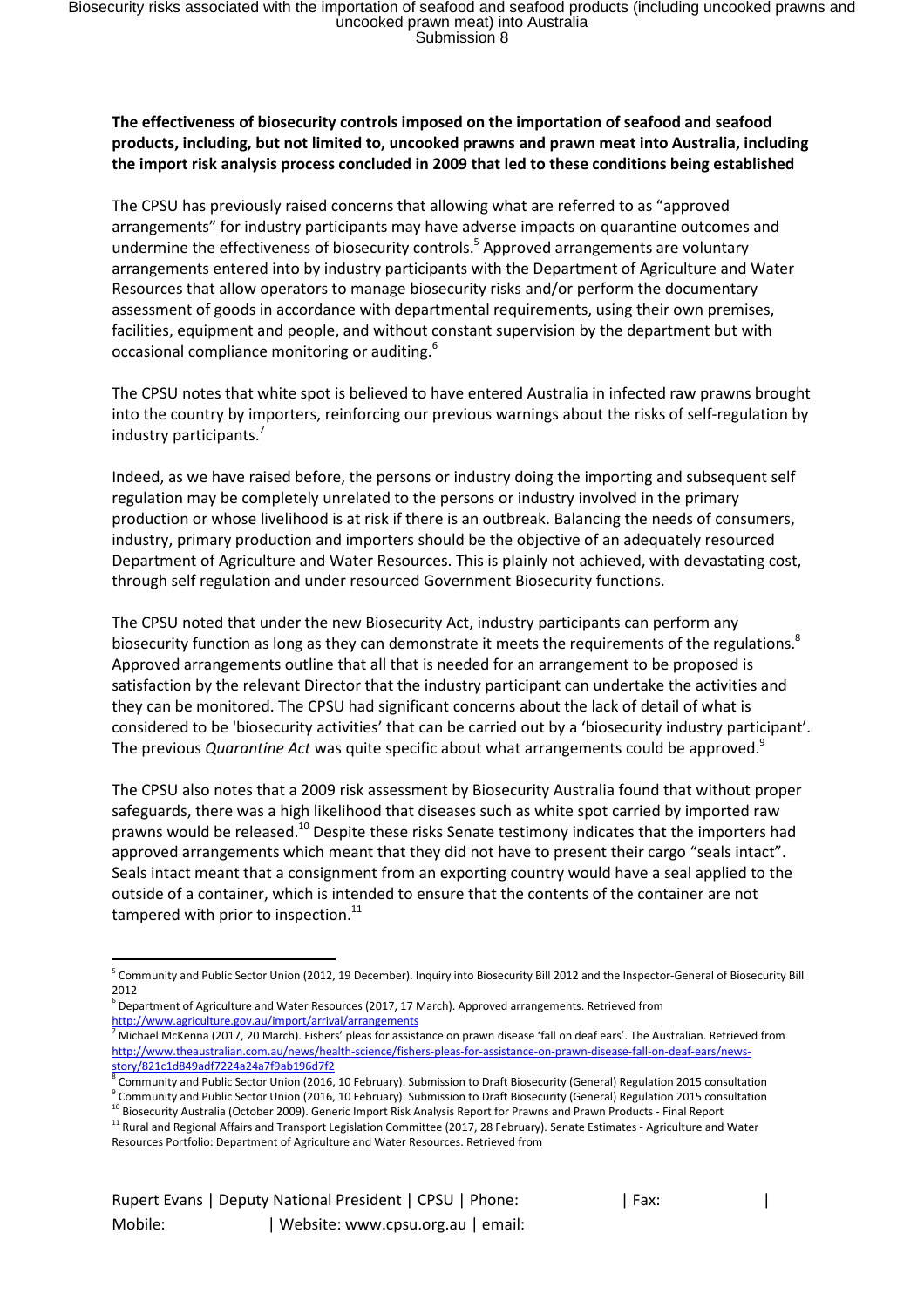There are media reports that five importers are under investigation for bringing in prawns with white spot. The CPSU is concerned by claims that importers have tried to game the system by selecting which boxes would be tested by officials, while hiding the infected boxes in the back of the container.<sup>12</sup> The CPSU also understands that "approved arrangements" that allowed the importation of consignments without "seals intact" may have allowed this to occur.

It is reported that some importers are suspected of avoiding detection by falsely labelling boxes of imported prawns.<sup>13</sup> There are also media reports that at least one importer was deliberately selecting only healthy prawns from consignments that were known to be infected with white spot and sending those to be tested.<sup>14</sup>

The CPSU previously warned about conflict of interests for industry participants who had approved arrangements. Companies will inevitably consider the impact on profits when making decisions. Any assessment of risk is likely to be influenced by the monetary impact of a decision. The CPSU stated that it was foreseeable that some will prioritise their financial interests ahead of the national interest, leading to biosecurity incidents. While self regulation may have reduced costs, for some industry participants who are rigorous in their self assessment, and we are not aware of any evidence to support this, there is a greatly increased risk from those who are not doing the right thing and we submit that the priority of Government should be biosecurity. The white spot outbreak is a clear case of this. The cost of this is borne by all industry participants, including those who are diligent in complying with the required regulations.

CPSU members are concerned about the increase in approved arrangements that shift biosecurity functions onto industry participants. They report that biosecurity inspectors are instead being prioritised to conducting surveillance activities. This is despite surveillance being minimal as the National Border Surveillance programme, which aims to increase pest surveillance activities, is in its early stages.<sup>15</sup> There is concern that as industry participants carry out more of their own inspections, the decrease in inspections will affect surveillance funding as it funded through inspection fees.

Given these issues, it is the view of the CPSU that for the biosecurity controls imposed on the importation of seafood and seafood products to be effective:

- the currently increased levels of government inspections needs to be maintained;
- there should be a review of all existing approved arrangements granted to industry participants; and
- the increasing reliance on industry self-regulation should be reversed.

 $\overline{a}$ 

http://parlinfo.aph.gov.au/parlInfo/search/display/display.w3p;query=Id%3A%22committees%2Festimate%2Fd361919c-f8bb-4b70-a648- 2e034c1d4d98%2F0008%22

<sup>12</sup> Hedley Thomas (2017, 9 February). Devastating prawn virus outbreak reveals biosecurity 'failure'. The Australian. Retrieved from http://www.theaustralian.com.au/news/health-science/devastating-prawn-virus-outbreak-reveals-biosecurity-failures/newsstory/72916888e9ea7d570d6facf7b7ad6143

<sup>&</sup>lt;sup>13</sup> Hedley Thomas (2017, 9 February). Devastating prawn virus outbreak reveals biosecurity 'failure'. The Australian. Retrieved from http://www.theaustralian.com.au/news/health-science/devastating-prawn-virus-outbreak-reveals-biosecurity-failures/newsstory/72916888e9ea7d570d6facf7b7ad6143

 $^{14}$  Ben Doherty (2017, 7 January). White spot disease: prawn farmers say import ban too late. The Guardian. Retrieved from https://www.theguardian.com/australia-news/2017/jan/07/white-spot-disease-prawn-farmers-say-import-ban-too-late

<sup>&</sup>lt;sup>15</sup> Department of Agriculture and Water Resources (2016, 20 October). Stepping up surveillance for pests and diseases at the border. Retrieved from http://www.agriculture.gov.au/biosecurity/australia/border-surveillance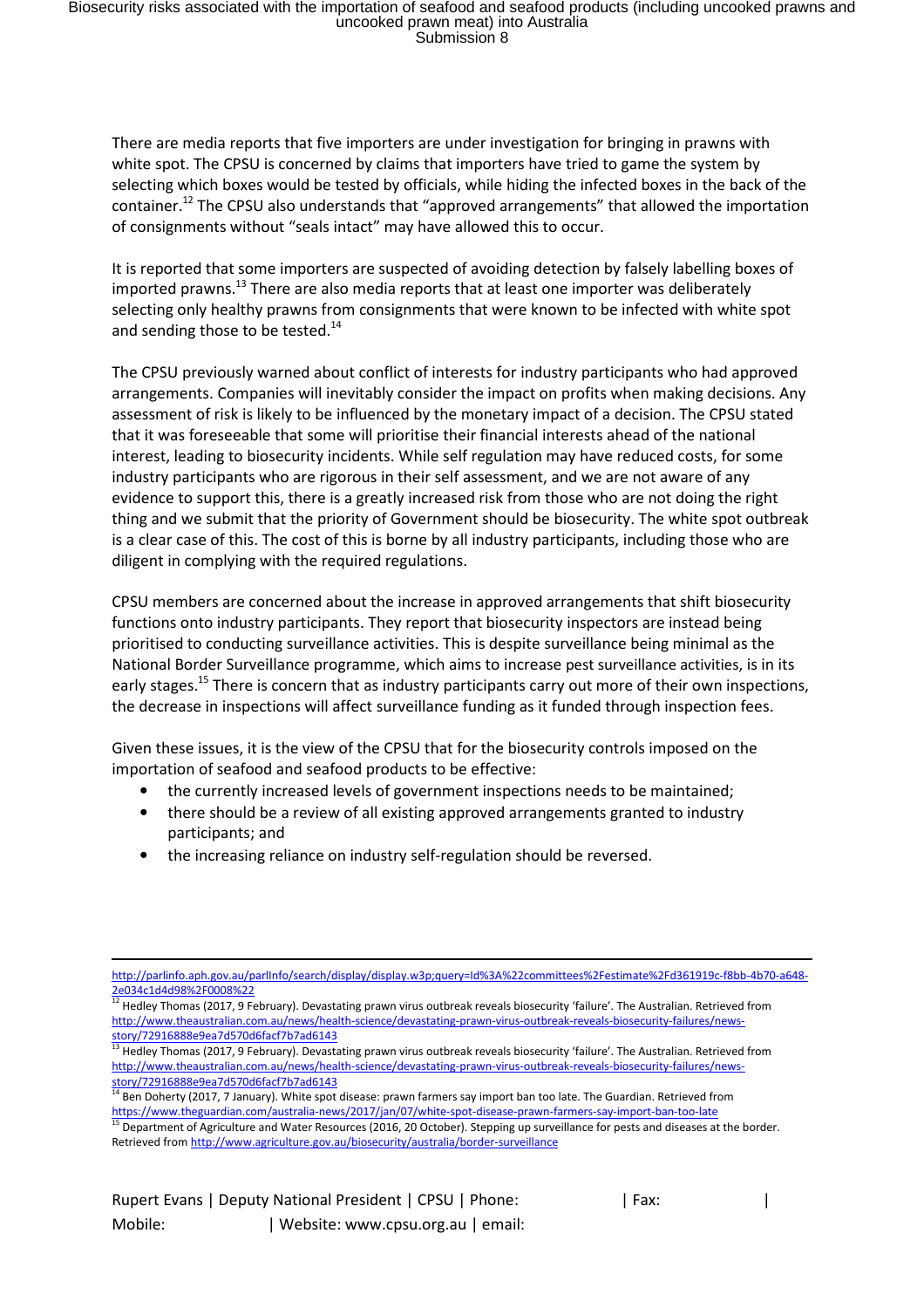### **The adequacy of Commonwealth resourcing of biosecurity measures including Import Risk Assessments**

The CPSU agrees that the white spot outbreak in Queensland should be a wake-up call for the Commonwealth Government.<sup>16</sup> For a number of years, the CPSU has warned that continuous cuts to quarantine (now biosecurity) staff due to budget cuts and the shift to risk-based interventions created a significant risk. The white spot outbreak demonstrates that the CPSU's concerns that budgetary pressures combined with a policy of risk-based intervention would create a significant biosecurity risk were correct. And it gives our members no pleasure to be proved right.

In previous submissions to inquiries and reviews, the CPSU raised concerns that budget and staffing cuts to the Department of Agriculture and Water Resources would affect biosecurity. In our 2014 submission to the inquiry into Environmental Biosecurity, the CPSU warned that decisions about riskbased intervention have been influenced by budget cuts, creating greater risks to Australia's biosecurity.<sup>17</sup>

In November 2013 the Department of Agriculture announced that as a result of budget pressures and the risk of ongoing budget deficits, significant changes had to be made to their operations. This included 'prioritising' the work of the Department by discontinuing functions and activities that are deemed lower priority and reducing staff numbers. The CPSU understands that as part of the reprioritisation of the Department's work, inspection profiles that were previously assessed as 'high risk' were downgraded.<sup>18</sup>

These cuts to biosecurity were despite prior recommendation for more resources. In our submission to the Inquiry into proposed Biosecurity Legislation Reform $^{19}$ , the CPSU noted the Commonwealth only provided \$364.7 million over four years as part of *Reforming Australia's Biosecurity System* in the 2012-13 Budget. This is far less than the \$260 million per annum increase of recommendation 73 in the Review of Australia's Quarantine and Biosecurity Arrangements (Beale Review) and the amount committed for biosecurity information was far less than Beale Review recommendation 75 for \$225 million over a number of years for investment in information technology and business systems for biosecurity.<sup>20</sup>

The CPSU warned at the time that the failure to provide the additional resourcing recommended by the Beale Review would lead to a less effective quarantine system and it is clear that the failure to provide these funds and additional budget cuts have placed significant pressure on the capacity of the Department to meet biosecurity commitments.

For further information, please contact Osmond Chiu, Policy and Research Officer

.

l

<sup>&</sup>lt;sup>16</sup> Marty McCarthy (2016, 23 December). White spot outbreak a 'wake-up call' for Australia's biosecurity system, as prawn farmers claim imports are to blame. ABC Rural. Retrieved from http://www.abc.net.au/news/2016-12-23/qld-prawn-farmers-blame-white-spotoutbreak-on-imported-prawns/8144876

 $^{17}$  Submission to inquiry into Environmental Biosecurity (2014, 13 August). Community and Public Sector Union

<sup>&</sup>lt;sup>18</sup> Community and Public Sector Union (2014, January). Submission to the 2014-2015 Commonwealth Budget, Community and Public Sector Union

<sup>&</sup>lt;sup>19</sup> Community and Public Sector Union (2012, 22 October). Submission to inquiry into proposed Biosecurity Legislation Reform

<sup>&</sup>lt;sup>20</sup> Department of Agriculture and Water Resources (2015, 11 December), Review of Australia's Quarantine and Biosecurity Arrangements -Australian Government preliminary response. Retrieved from http://www.agriculture.gov.au/about/publications/quarantine-biosecurityreport-and-preliminary-response/beale\_response